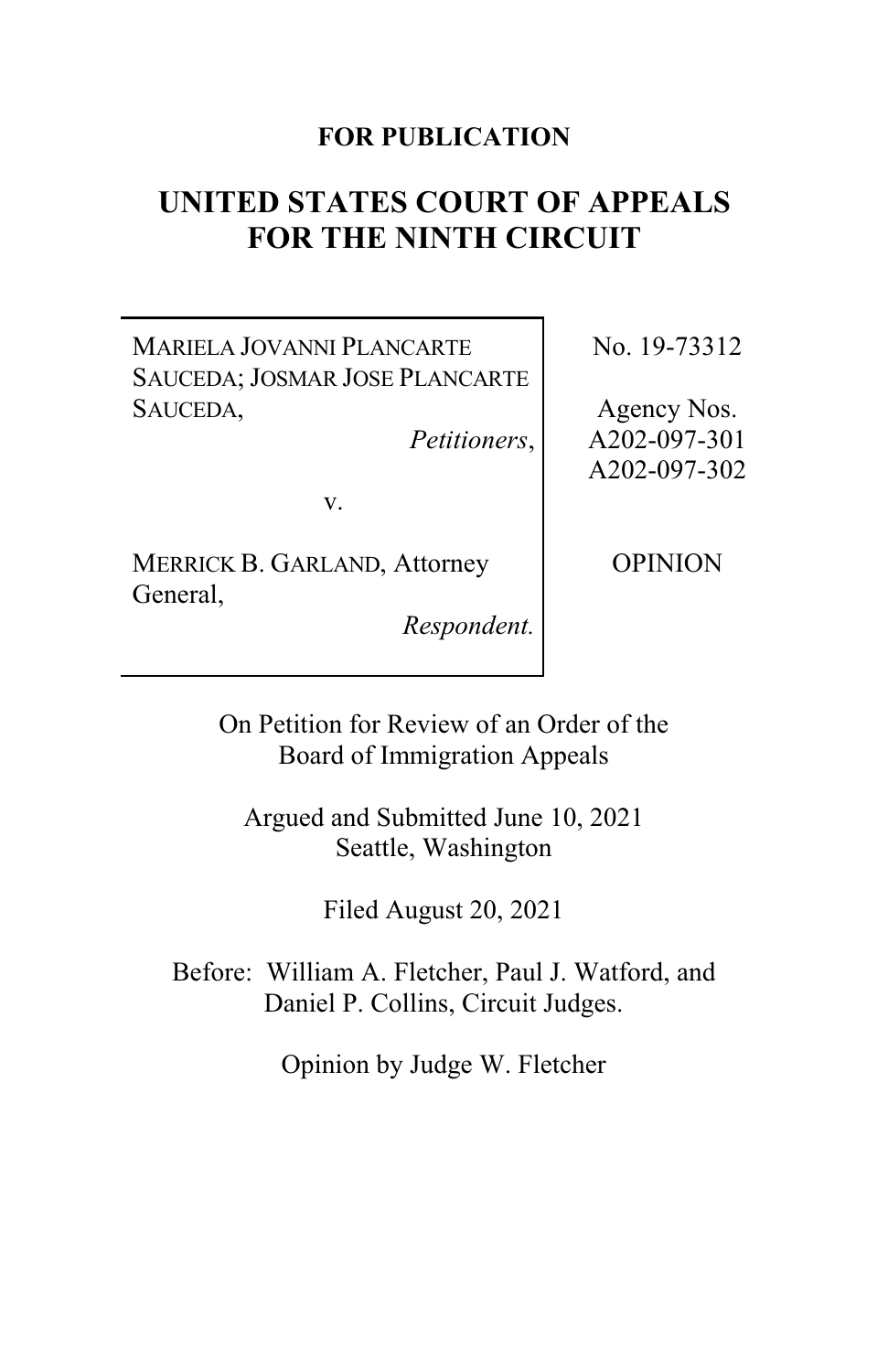# **SUMMARY\***

## **Immigration**

Granting Mariela Plancarte Sauceda's petition for review of a decision of the Board of Immigration Appeals affirming the denial of her application for asylum, withholding of removal, and relief under the Convention Against Torture, and remanding, the panel held that the Board's rejection of Plancarte's proposed particular social group of "female nurses" on the ground that "nursing" is not an immutable characteristic was unreasonable, and that substantial evidence did not support the Board's finding of no governmental involvement or acquiescence in a drug cartel's actions forcing her to provide them medical services.

The panel first concluded that venue under 8 U.S.C. § 1252(b)(2) was proper in the Ninth Circuit where: (1) the immigration judge in this case formally transferred venue from Salt Lake City to Boise; (2) thereafter Plancarte never physically appeared in Salt Lake City, but rather remained in Boise; (3) the IJ indicated that proceedings were conducted in Boise, and the Board held that proper venue was in the Ninth Circuit; (4) both final hearing notices designated Boise as the location for the final hearing; and (5) the statute expressly allows any of the participants in a removal hearing to appear at the designated hearing location by "video conference," pursuant to  $8$  U.S.C.  $\S$  1129a(b)(2)(A)(iii), and the IJ and the government attorney elected to do so from Salt Lake City.

**<sup>\*</sup>** This summary constitutes no part of the opinion of the court. It has been prepared by court staff for the convenience of the reader.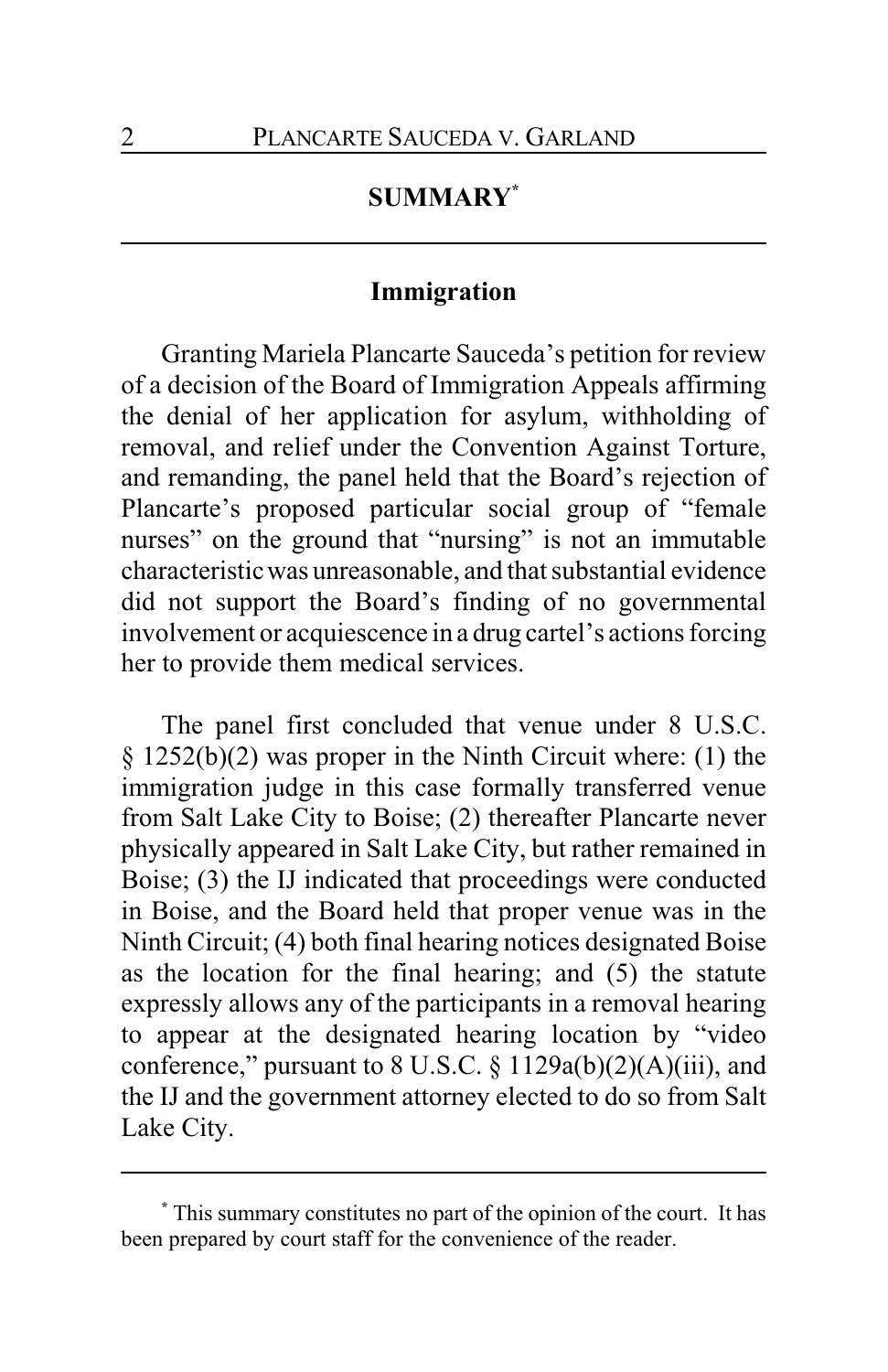Citing *Matter of Acosta*, 19 I. & N. Dec. 211 (BIA 1985), the Board concluded that "female nurses" were not a cognizable "particular social group" because being a nurse, like being a taxi driver, is not an immutable characteristic. The panel held that the Board erred by simply citing *Matter of Acosta*, and failing to provide any meaningful analysis about the immutability of "female nurses." The panel explained that in contrast to *Acosta*, Plancarte cannot avoid compulsion by the cartel simply by changing jobs, because even if she ceased employment as a nurse, she would still be a nurse, as she has received specialized medical training and has a professional license as a nurse. Moreover, the cartel targeted Plancarte precisely because of her specialized nursing skills, and threatened her and her family with torture and death to force her to use those skills to provide medical treatment to the cartel. Thus, regardless of whether she would continue to work as a licensed nurse, Plancarte lacks "the power to change" the immutable nursing characteristics—her medical knowledge and nursing skills—that make her important to the cartel. The panel therefore granted the petition with respect to Plancarte's asylum and withholding of removal claims, and remanded for consideration of the other required characteristics of her proposed particular social group of "female nurses."

Turning to Plancarte's CAT claim, the panel concluded that the Board's decision ignored uncontradicted record evidence showing both acquiescence and direct involvement by government officials. The panel held that substantial evidence therefore compelled the conclusion that there was official involvement and acquiescence in the cartel forcing Plancarte to provide medical treatment to cartel members. The panel granted the petition with respect to CAT, and remanded for a determination whether the likelihood of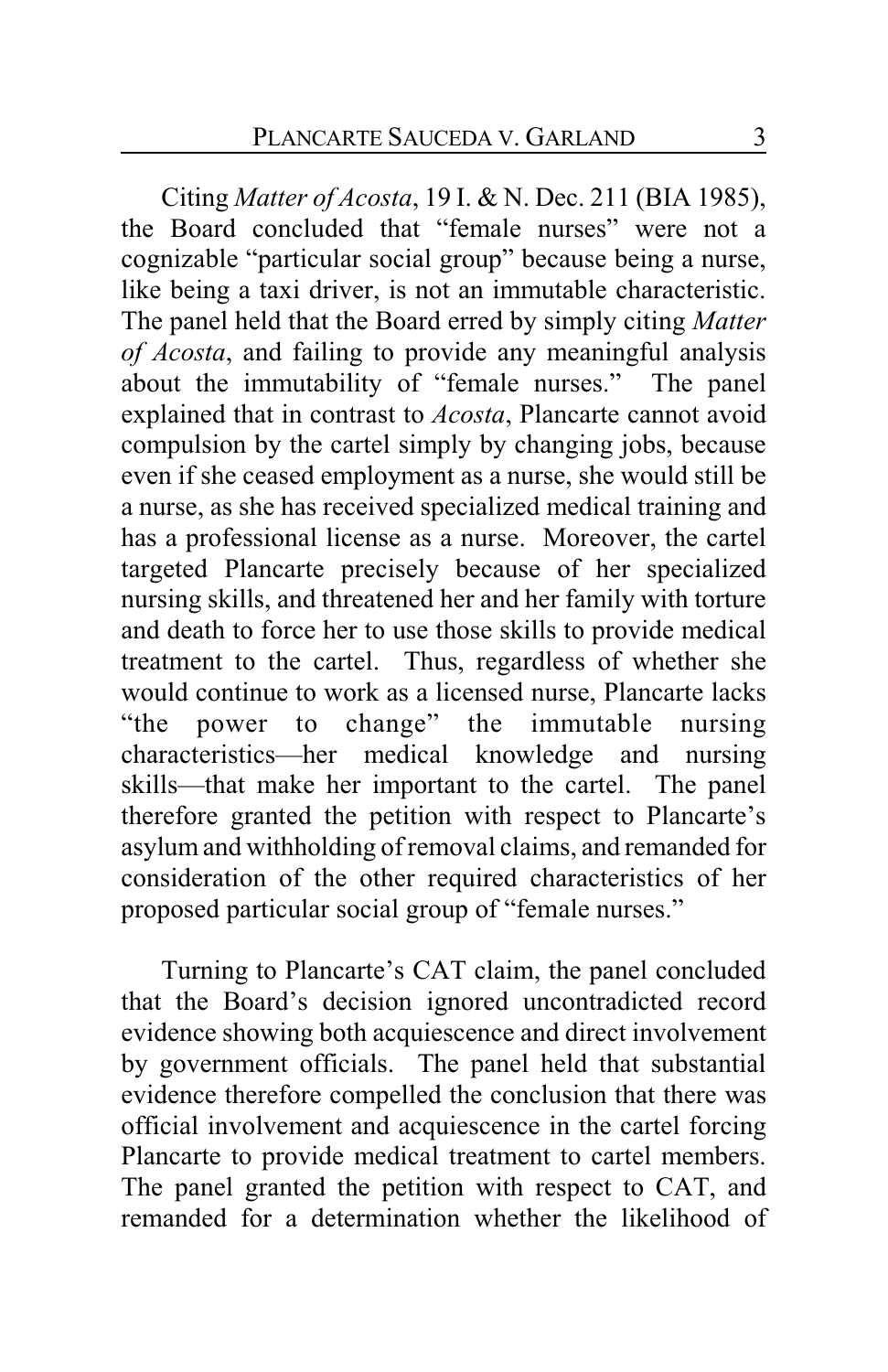torture if Plancarte were returned to Mexico is sufficient to warrant CAT relief.

#### **COUNSEL**

Vallerye Anderson (argued), Garcia & Anderson, Sacramento, California, for Petitioners.

Timothy Bo Stanton (argued), Trial Attorney; Anthony P. Nicastro, Assistant Director; Office of Immigration Litigation, Civil Division, United States Department of Justice, Washington, D.C.; for Respondent.

#### **OPINION**

W. FLETCHER, Circuit Judge:

Mariela Plancarte Sauceda and her minor son petition for review of a Board of Immigration ("BIA") order affirming the denial of her application for asylum, withholding of removal, and relief under the Convention Against Torture ("CAT"). Plancarte, a licensed nurse, claims she was forced to provide medical services to drug cartel members, both at and outside of the hospital where she worked. Plancarte ultimately fled to the United States.

The BIA agreed with Plancarte that the Immigration Judge ("IJ") erred by not considering her proposed particular social group of "female nurses," but it deemed the error harmless after determining that her occupation did not qualify because in its view, being a nurse is not an immutable characteristic. The BIA did not reach the question whether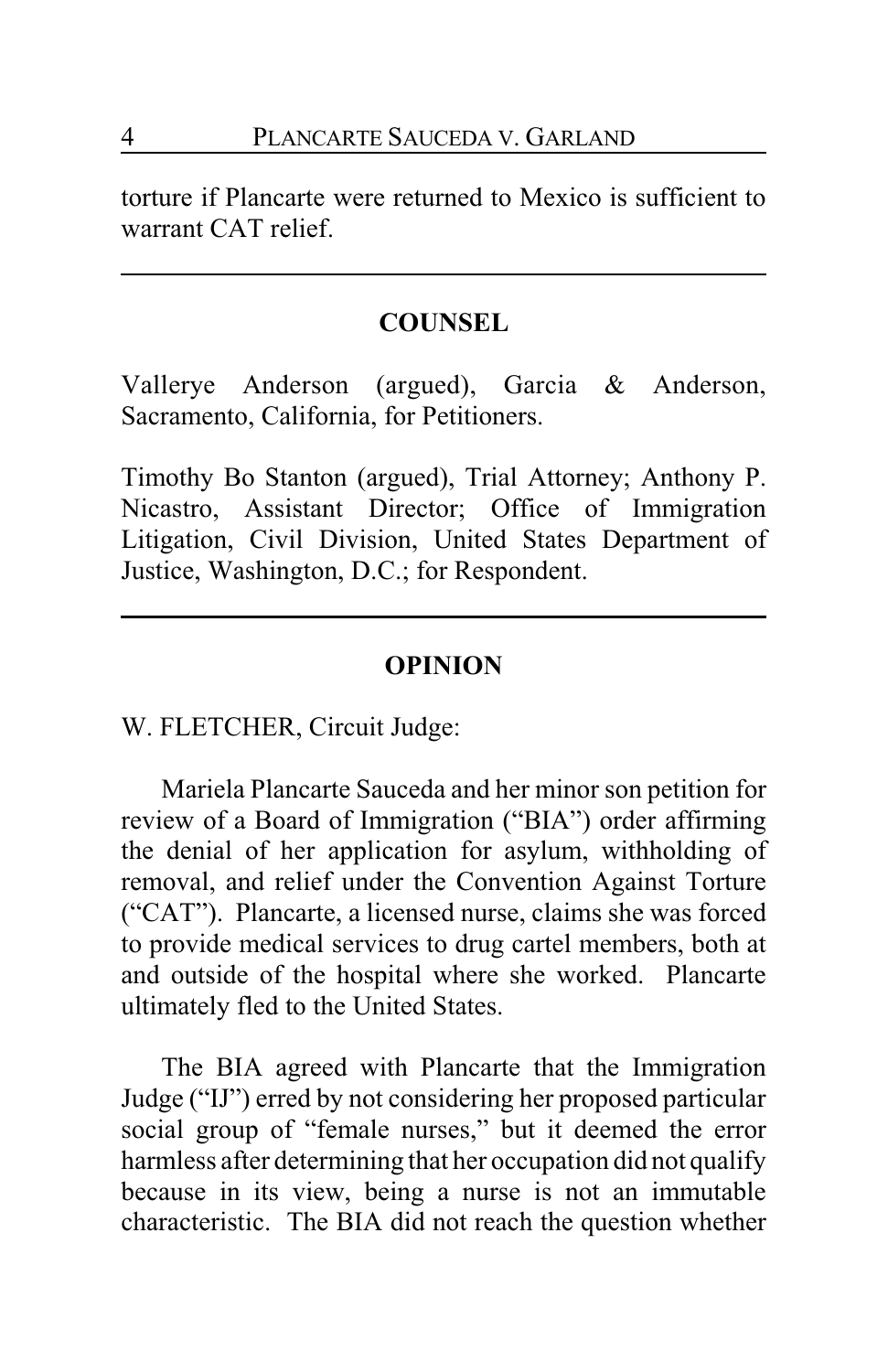the proposed social group is sufficiently particular and/or socially visible, and it failed to analyze whether Plancarte was persecuted on account of her membership in this group. The BIA also affirmed the IJ's denial of relief under CAT.

We first address venue and hold that the Ninth Circuit is the proper venue for this petition for review because Boise, Idaho, is the place "in which the immigration judge completed the proceedings." *See* 8 U.S.C. § 1252(b)(2). We next address the substance of Plancarte's petition and hold that (1) the BIA's rejection of the proposed particular social group of "female nurses" on the ground that "nursing" is not an immutable characteristic was unreasonable, and (2) the BIA's CAT finding that there was no governmental involvement or acquiescence in the cartel's actions is not supported by substantial evidence.

We grant the petition and remand to the BIA.

### I. Background

### A. Plancarte's Evidence

The IJ found Plancarte's removal hearing testimony credible, and the BIA left this finding undisturbed. "We therefore accept the following facts from her testimony as true." *Davila v. Barr*, 968 F.3d 1136, 1139 (9th Cir. 2020); *Garland v. Dai*, 141 S. Ct. 1669, 1678 (2021) (holding that reviewing courts may only treat an asylumseeker's testimony as credible if the agency first finds the applicant credible). We accept as true both her oral and written testimony.

Plancarte is a licensed nurse from Arteaga, Michoacán, Mexico. She obtained the position after the Mayor of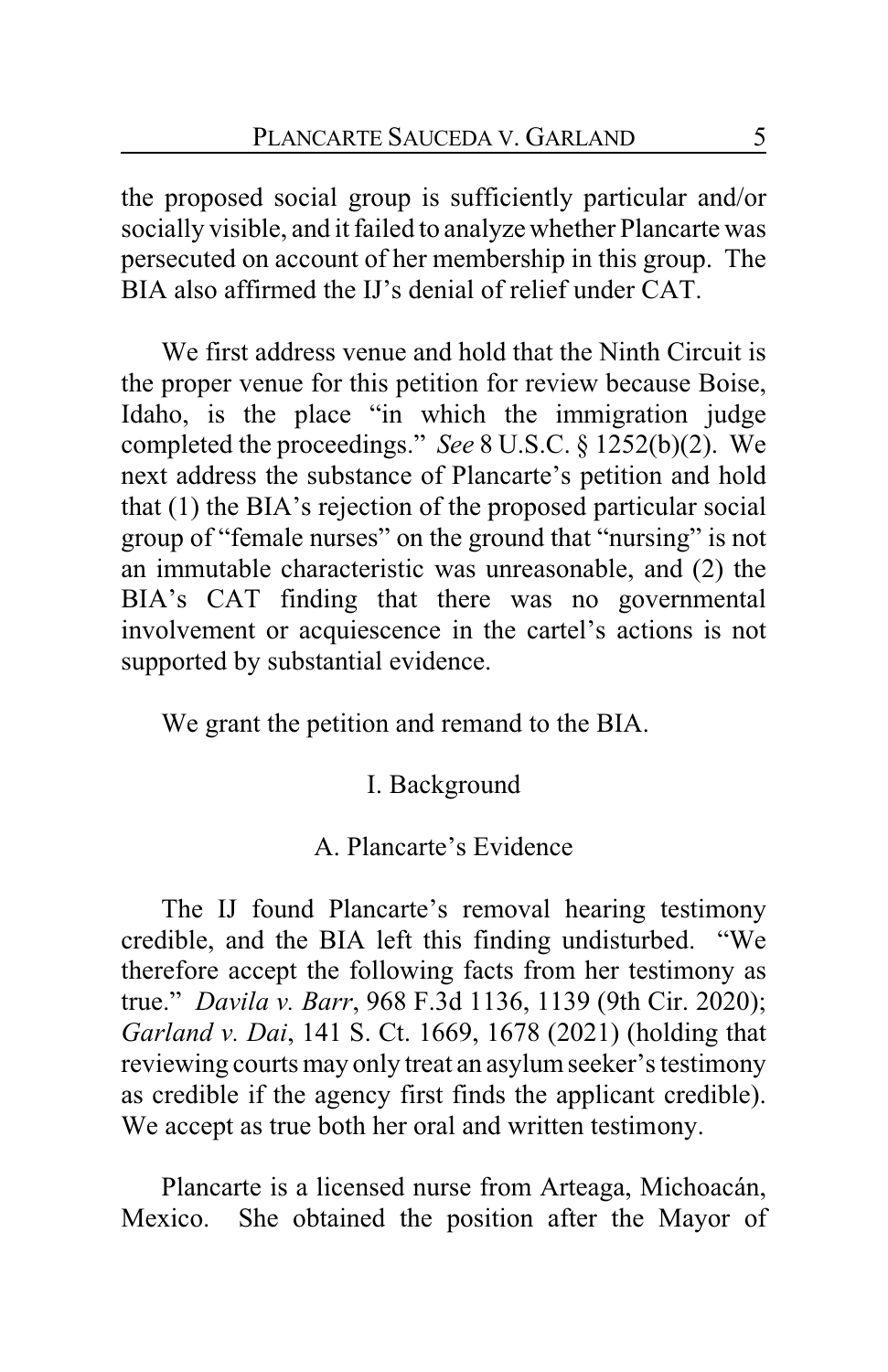Arteaga recommended her to Dr. Tello, the director of the hospital. She wrote in her asylum application that the Mayor recommended her for the position "because I had treated cartel members before in silence and the Mayor wanted to keep me there to continue to work on cartel members."

Early in her employment at the hospital, Dr. Tello came to Plancarte's home. He was accompanied by cartel members dressed in bulletproof vests and "belts with straps and knives." Dr. Tello told Plancarte they were going to "heal some people." Plancarte told the men she was off duty. One cartel member, known as "El Rojo," said, "[W]e are not asking if you want to go. You are going."

The men took Plancarte to an aviation field, blindfolded her, and tied her hands with rope. They changed vehicles at the field and took her to a cabin. Once there, the men took off Plancarte's blindfold and untied her hands. There were three people with bullet wounds in the cabin. Plancarte was told to treat them.

El Rojo then took Plancarte to another cabin. Inside, there were three injured people who appeared to have been kidnapped. She saw three men "gang raping a young woman." They also raped her with a "PVC pipe and tree branches." "They made me watch and told me this would happen to me if I disobeyed them. I saw that the woman was unconscious, bleeding out, and dying, and I could not do anything to save her so she died." El Rojo threatened Plancarte's family with violence and told Plancarte that the cartel knew where she lived, knew where her family lived, and knew everything about her.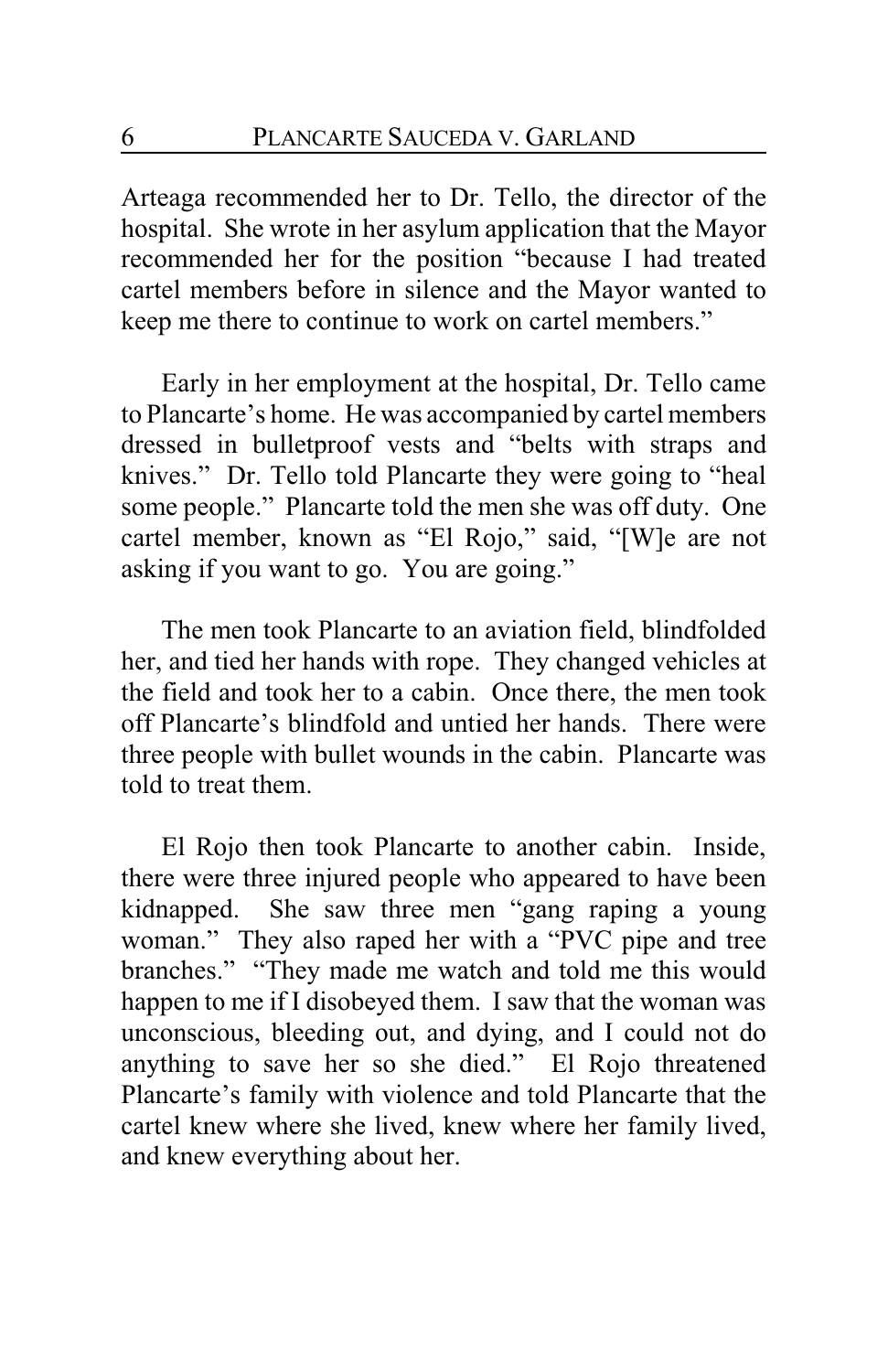Plancarte was later forced to care for cartel members and their family members at the hospital. The cartel members had private rooms, special guards, and no identifying paperwork. The police protected them by guarding the entrance to the hospital. Upon discharge, the police escorted the cartel members and their families out of the hospital.

On a later occasion, El Rojo and two other men came to Plancarte's home "in a hurry" and said, "[L]et's go." Plancarte had her infant son in her arms. She told the men she needed to set down her son. One of the men "snatched" Plancarte's son from her arms and gave him to Plancarte's mother. Another man pointed his gun at her mother and her son, and said that he was not joking.

Plancarte was blindfolded, tied up, and taken to a house. Inside the house, Plancarte saw that two cartel members, El Rojo's brother and another man, were injured. Dr. Tello and three or four other people were also inside the house. At the insistence of the cartel members, Plancarte treated the wounded men. She was repeatedly threatened with violence if she said anything about what she was being forced to do. "[T]hey said to me that I was going to go through the same thing [as] the girl I had seen, of how they killed her, of how they tortured her. . . . They would say that they would have to kill my mom or my son[.]"

On a final occasion, Plancarte initially refused to go to an off-site location. Cartel members grabbed her and beat her until she bled, kidnapped her son, and forced her into a vehicle. Plancarte was taken to a house where there was a man who had been shot twice, in the stomach and the foot. Plancarte told the cartel members that she would do whatever they asked as long as she got her son back. After Plancarte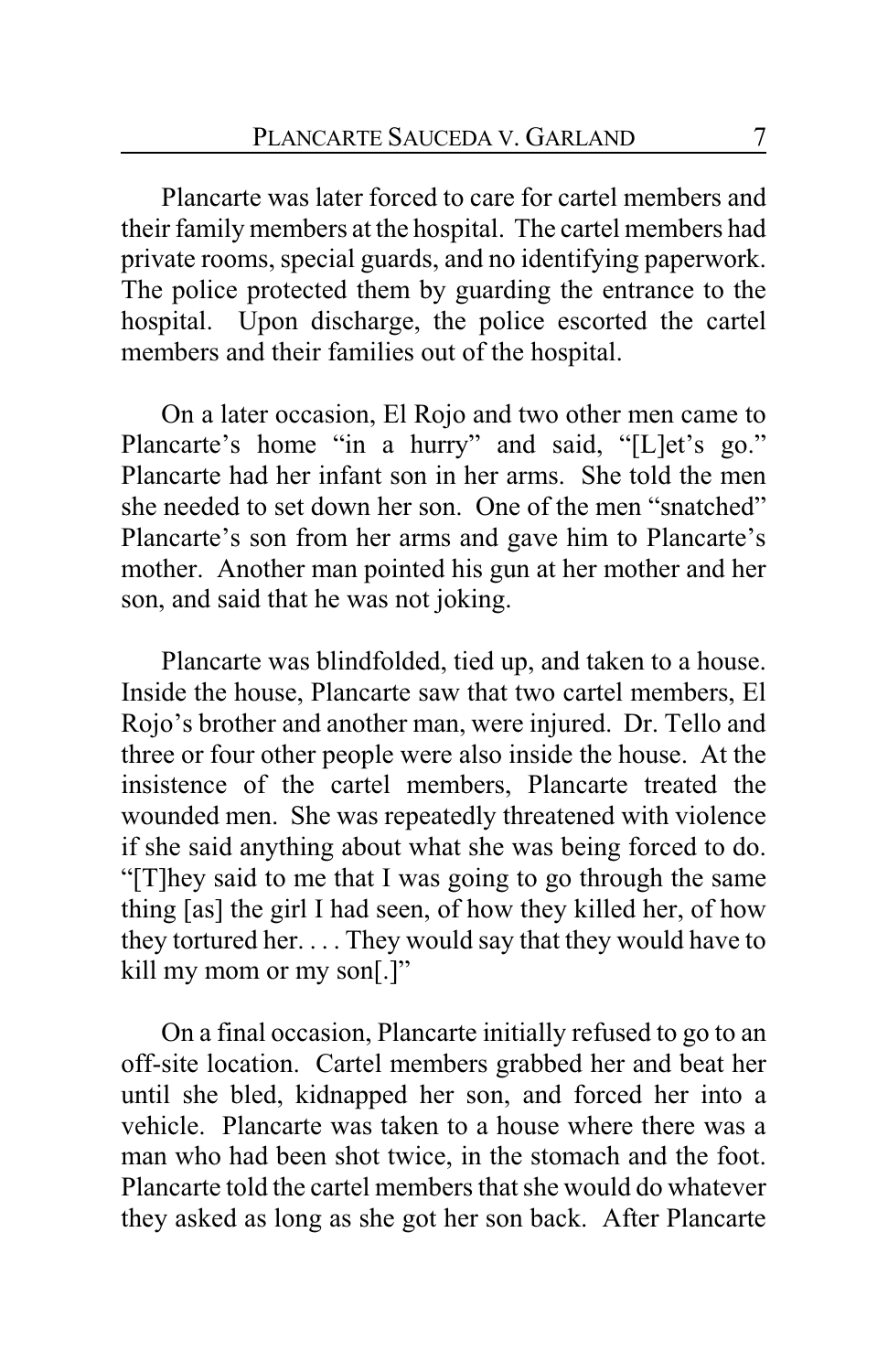treated the man, the cartel members took her back to her home at about 10:00 or 11:00 that night. Her son was there when she arrived.

After this last episode, Plancarte fled to the United States.

## B. Procedural History

When Plancarte arrived in the United States, she immediately expressed her fears to immigration officials about returning to Mexico. However, she did not file a formal application for asylum until more than a year after her entry into the United States.

In March 2018, the IJ issued a written decision denying Plancarte's applications for asylum, withholding of removal, and relief under CAT. The IJ concluded that Plancarte's asylum application was untimely**<sup>1</sup>** and that she was therefore ineligible for asylum. The IJ denied withholding of removal on the ground that "women who have been forced to work for the cartel who are skilled labor" and "women forced to work for the cartel because of their specialized skills who have subsequently refused to work for the cartel" did not qualify as particular social groups. The IJ failed to discuss Plancarte's proposed social group of "female nurses." The IJ denied CAT relief on the ground that Plancarte had not established that it was more likely than not that she would be tortured by, or with the acquiescence of, a Mexican public official. The IJ wrote, "There is no evidence that public officials were

**<sup>1</sup>** Plancarte argues she is eligible for an exception to the one-year filing deadline under *Mendez-Rojas v. Johnson*, No. C16-1024, 2017 WL 1397749 (W.D. Wash. Jan. 10, 2017). The government does not dispute this.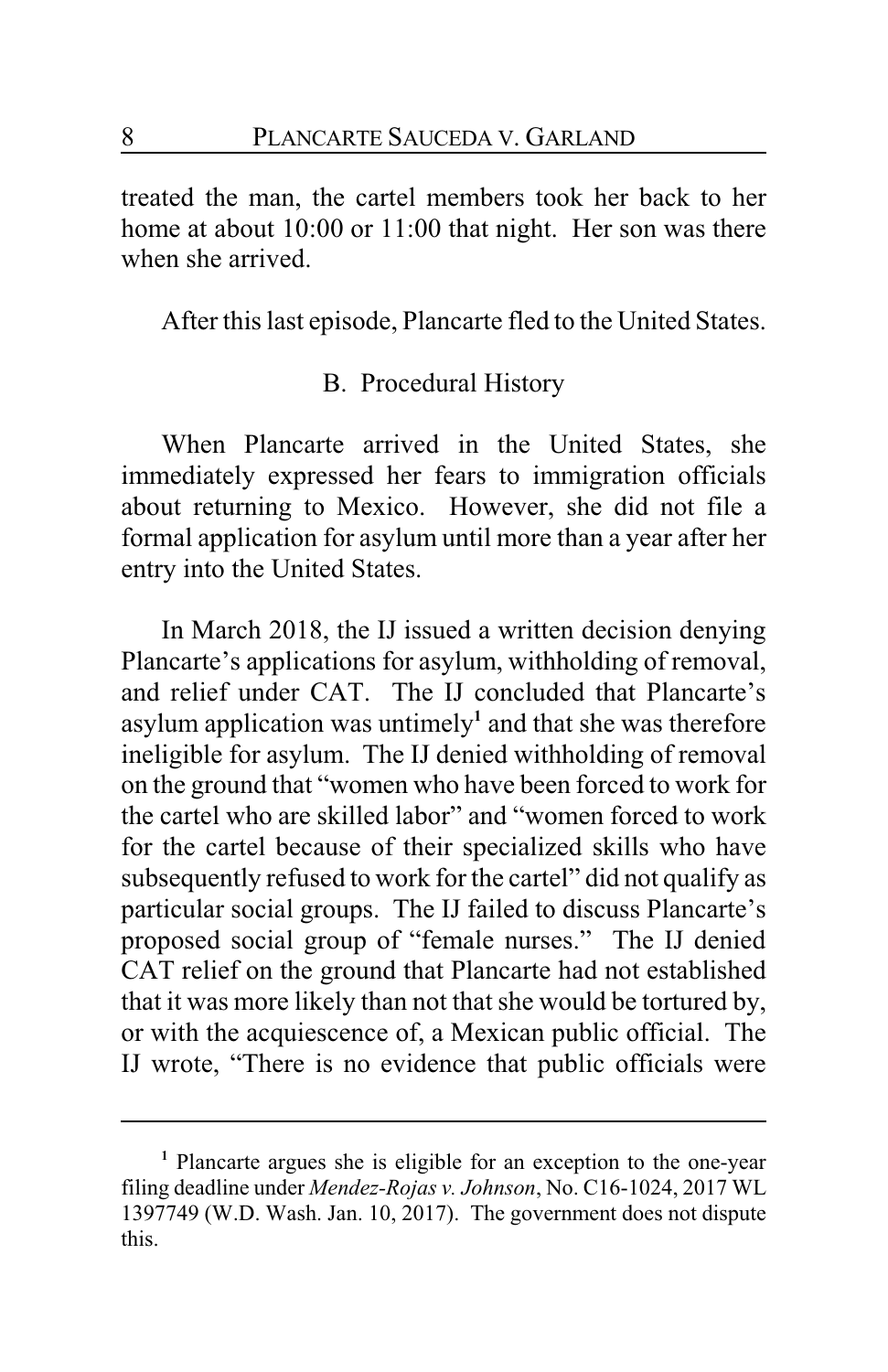involved in her being pressed into servitude for the cartel as a nurse."

On appeal, the BIA held that the IJ erred by not considering Plancarte's proposed particular social group of "female nurses," but that the error was harmless. In the view of the BIA:

> In light of prior precedent decisions, gender can be an immutable characteristic. . . . However, with respect to "nurses," or the portion of that group regarding nurses, we discussed a similar claim in *Matter of Acosta*, 19 I&N Dec. at 211, regarding members of a taxi collective who refused to participate in a guerilla-sponsored work stoppage. We held that neither of these characteristics is immutable because the group members could avoid the threats either by changing jobs or by cooperating in the work stoppages. *Matter of Acosta*, 19 I&N Dec. at 234.

"[E]ven assuming the respondent's eligibility to apply for asylum," the BIA found no nexus to a particular social group. Because Plancarte had not established a particular social group, the BIA affirmed the IJ's denial of both asylum and withholding relief. The BIA affirmed the IJ's denial of CAT relief on the ground that "respondent did not show that she is more likely than not to be tortured, by or with the acquiescence . . . of a government official upon return to Mexico." The BIA wrote, "The Immigration Judge . . . noted that there is no evidence that Mexican public officials were involved in the respondent being pressed into service for a criminal organization as a nurse."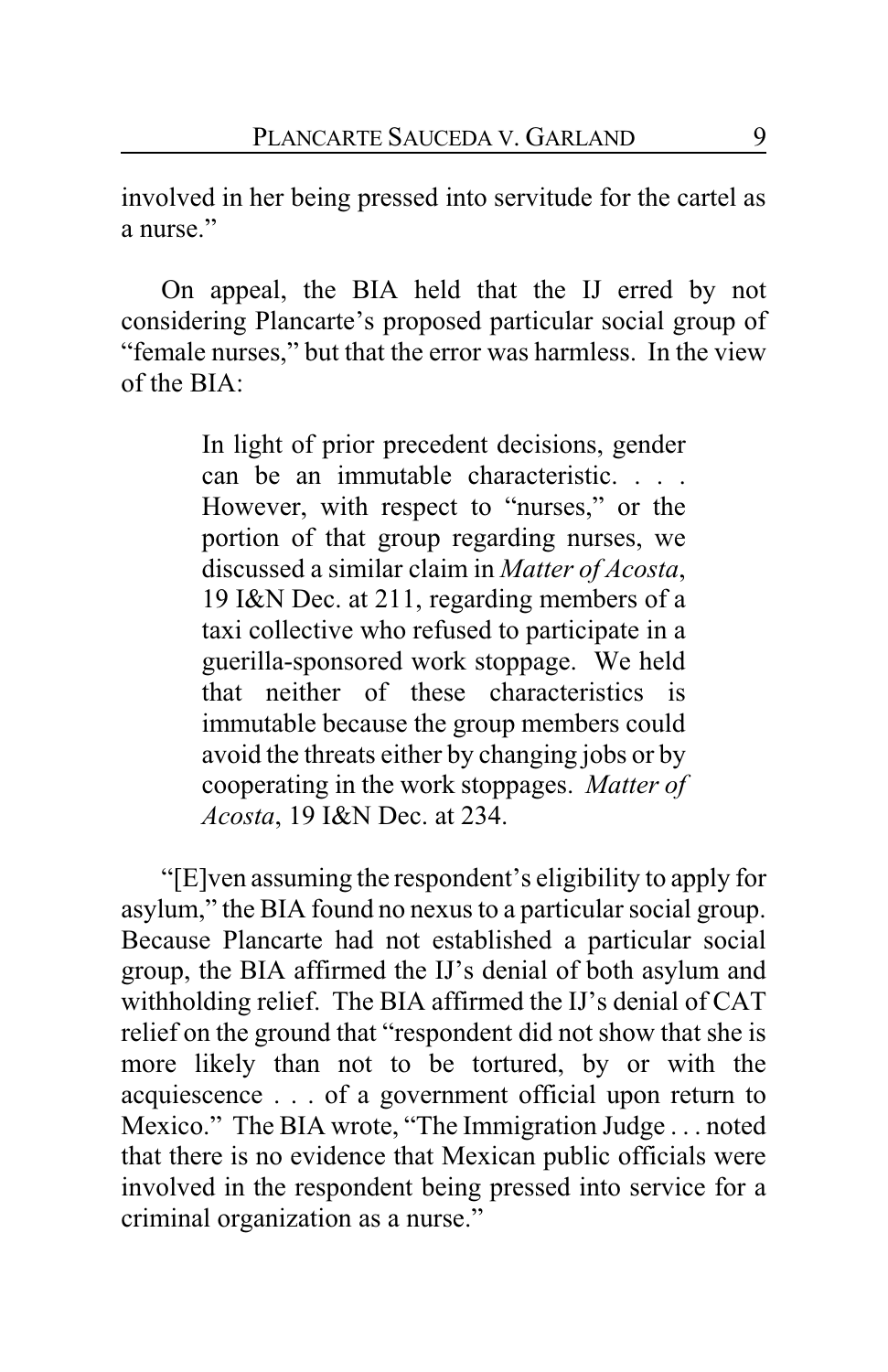### II. Standard of Review

Our review is limited to the BIA's decision except where the IJ's opinion is expressly adopted. *Cordon-Garcia v. INS*, 204 F.3d 985, 990 (9th Cir. 2000). We review legal conclusions *de novo*. *Davila*, 968 F.3d at 1141. We review for substantial evidence factual findings underlying the BIA's determination that a petitioner is not eligible for asylum, withholding of removal, or CAT relief. *Id.* To prevail under the substantial evidence standard, the petitioner "must show that the evidence not only supports, but compels the conclusion that these findings and decisions are erroneous." *Id.*

### III. Discussion

#### A. Venue

On March 10, 2017, Plancarte moved to change venue from Salt Lake City, Utah (in the Tenth Circuit) to Boise, Idaho (in the Ninth Circuit). The IJ granted the motion on April 10, 2017. The Portland, Oregon, Immigration Court initially had administrative control over the Boise location but at some point the Salt Lake City, Utah, Immigration Court assumed administrative control of the case. In April and June 2017, after the IJ granted the motion to change venue to Boise, final hearing notices were sent to Plancarte. Although the notices for the next two hearings were issued by the Utah Immigration Court, the designated hearing location was Boise. The final hearing, like the earlier hearings, was conducted remotely. At that hearing, the IJ and counsel for the government were in Salt Lake City. Plancarte, her counsel, and the interpreter were in Boise.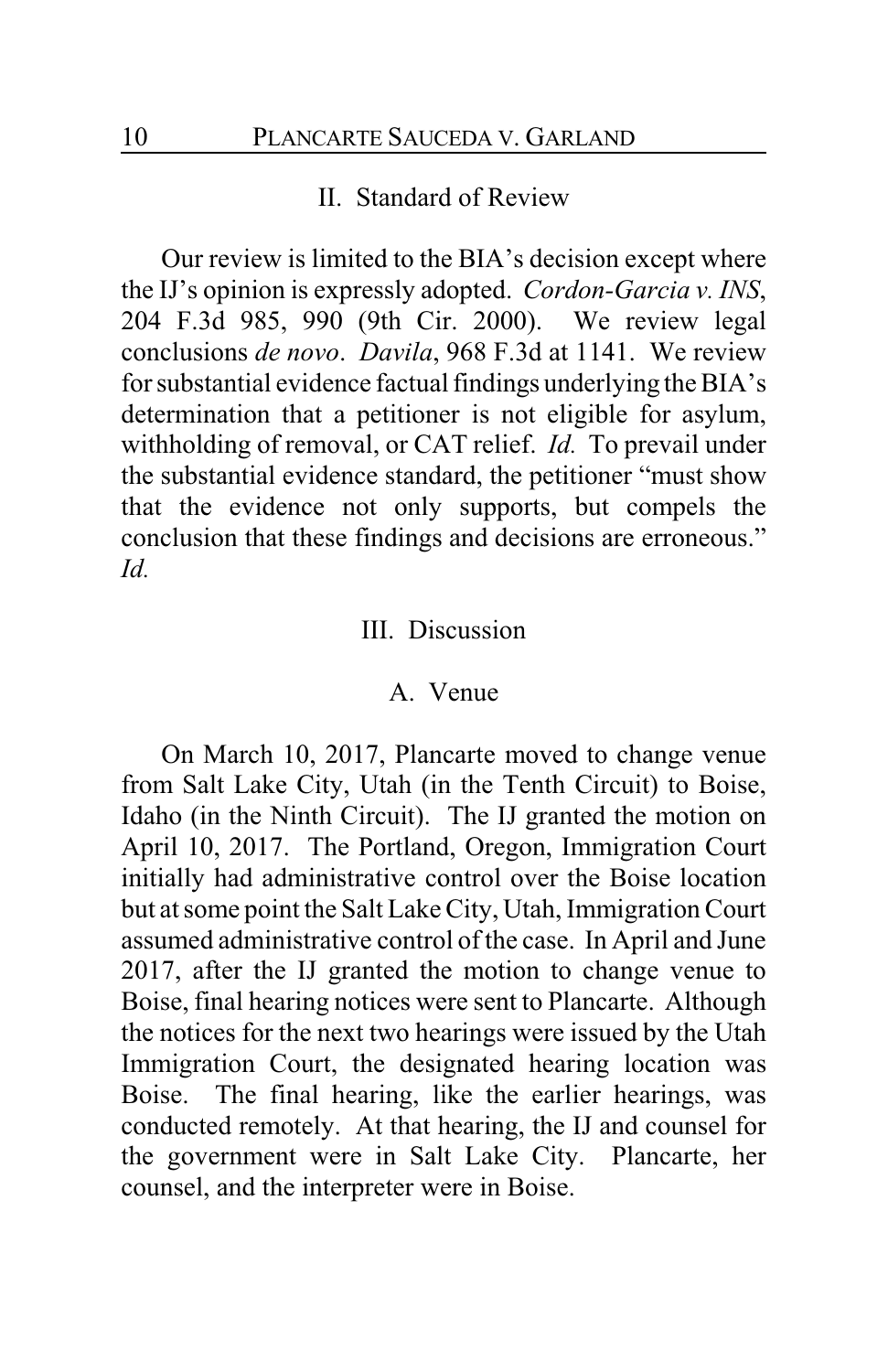All orders were entered in the name of the Utah Immigration Court, but the IJ specified that proceedings were "being conducted at the Salt Lake City Court's Boise Idaho hearing location." The relevant statute, 8 U.S.C. § 1252(b)(2), provides: "The petition for review shall be filed with the court of appeals for the judicial circuit in which the immigration judge completed the proceedings." We must determine whether the proceedings were "completed" in Boise or Salt Lake City.

In *Yang You Lee v. Lynch*, 791 F.3d 1261, 1262 (10th Cir. 2015), the IJ conducted proceedings by video conference from an Immigration Court in Dallas, Texas (in the Fifth Circuit). For most of his Immigration Court hearings, Lee was in Oklahoma (in the Tenth Circuit). *Id.* During the penultimate hearing, the IJ told Lee that he would be transported to Dallas for the final hearing, and that the address of the Dallas Immigration Court would appear at the top of the final hearing notice. *Id.* The notice for the final hearing included the address of the Dallas Immigration Court, but listed an Oklahoma City address as the location for the hearing. *Id.* at 1262–63. In fact, however, Lee's final hearing occurred at a Dallas Immigration Court, where Lee was physically present. *Id.* at 1263. The IJ issued his final order of removal from the Dallas Immigration Court. *Id.*

The Tenth Circuit held that the Fifth Circuit was the proper venue because "venue began and remained in Dallas." *Id.* at 1265. The court noted that "the IJ held the final hearing in Dallas, Texas; Mr. Lee and the government's representative physically appeared in Dallas for the final hearing; and the IJ issued his final order from the Dallas Immigration Court." *Id.* at 1264.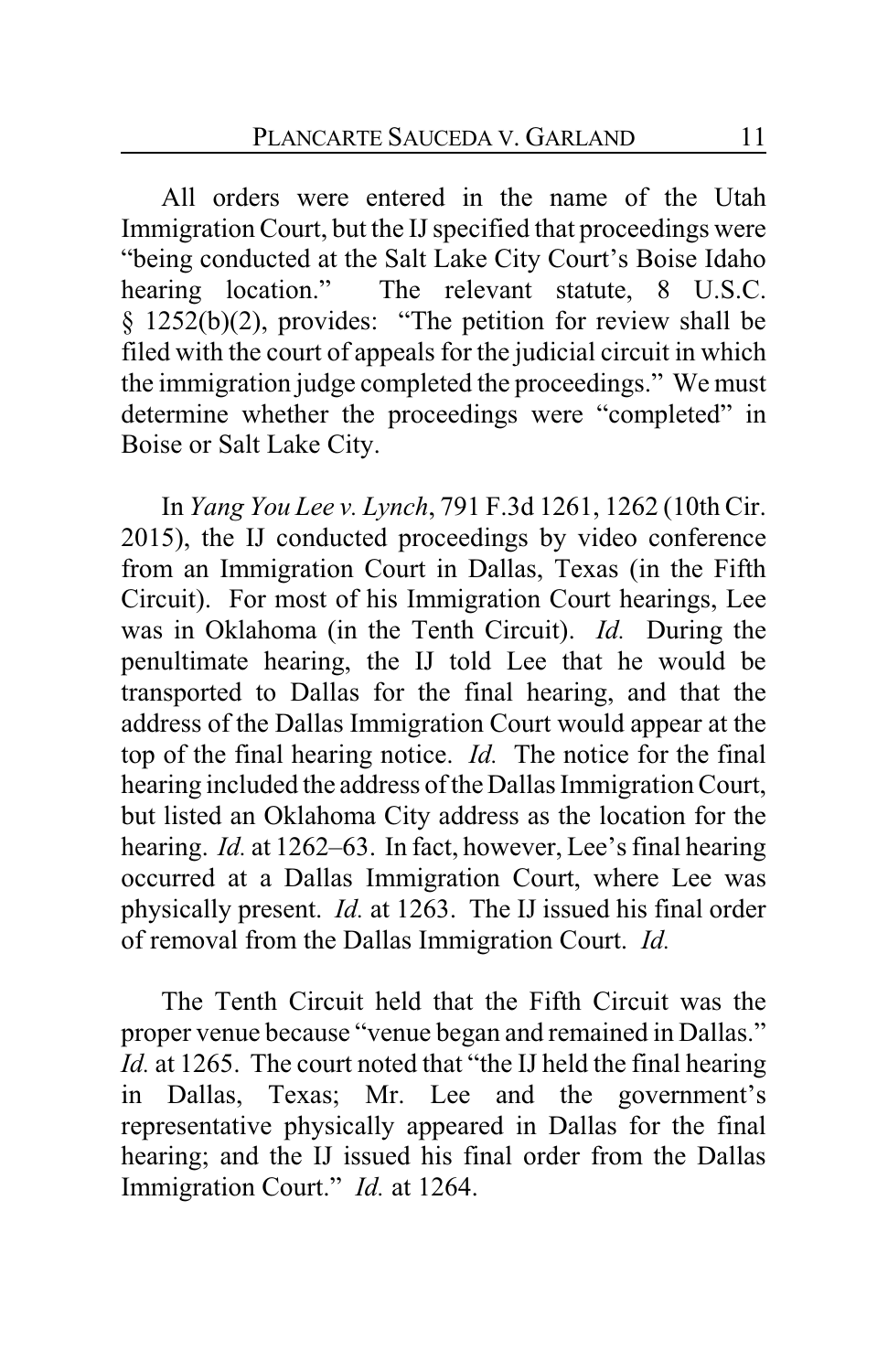*Lee* is distinguishable from this case. Unlike in *Lee*, the IJ in this case formally transferred venue from Salt Lake City to Boise. Thereafter Plancarte never physically appeared in Salt Lake City. Rather, she remained in Boise. The IJ indicated that proceedings were conducted in Boise, and the BIA held that proper venue is in the Ninth Circuit. Finally, both final hearing notices designated Boise as the location for the final hearing. The statute expressly allows any of the participants in a removal hearing to appear at the designated hearing location by "video conference," *see* 8 U.S.C.  $§$  1129a(b)(2)(A)(iii), and here the IJ and the government attorney elected to do so.

A 2007 proposed regulation of the Executive Office for Immigration Review provides that "venue shall lie at the place of the hearing as identified on the charging document or initial hearing notice, unless an immigration judge has granted a change of venue to a different location." *Jurisdiction and Venue inRemoval Proceedings*, 72 Fed.Reg. 14494, 14494 (Mar. 28, 2007). "[T]he designated hearing location remains unaffected even if an immigration judge from a different location is conducting the hearing by video conference, or if the records in the case are filed with, and maintained by, an administrative control court in a different city." *Id.* Under *Skidmore v. Swift & Co.*, 323 U.S. 134, 140 (1944), a proposed regulation is "entitled to respect" if it has the "power to persuade."

The *Lee* court declined to defer to the proposed regulation because it would have resulted in an anomaly—namely, that venue would have been in the Tenth Circuit because the final hearing notice listed Oklahoma City as the final hearing location even though the record showed that the IJ conducted the proceedings from Dallas, where Lee was present for the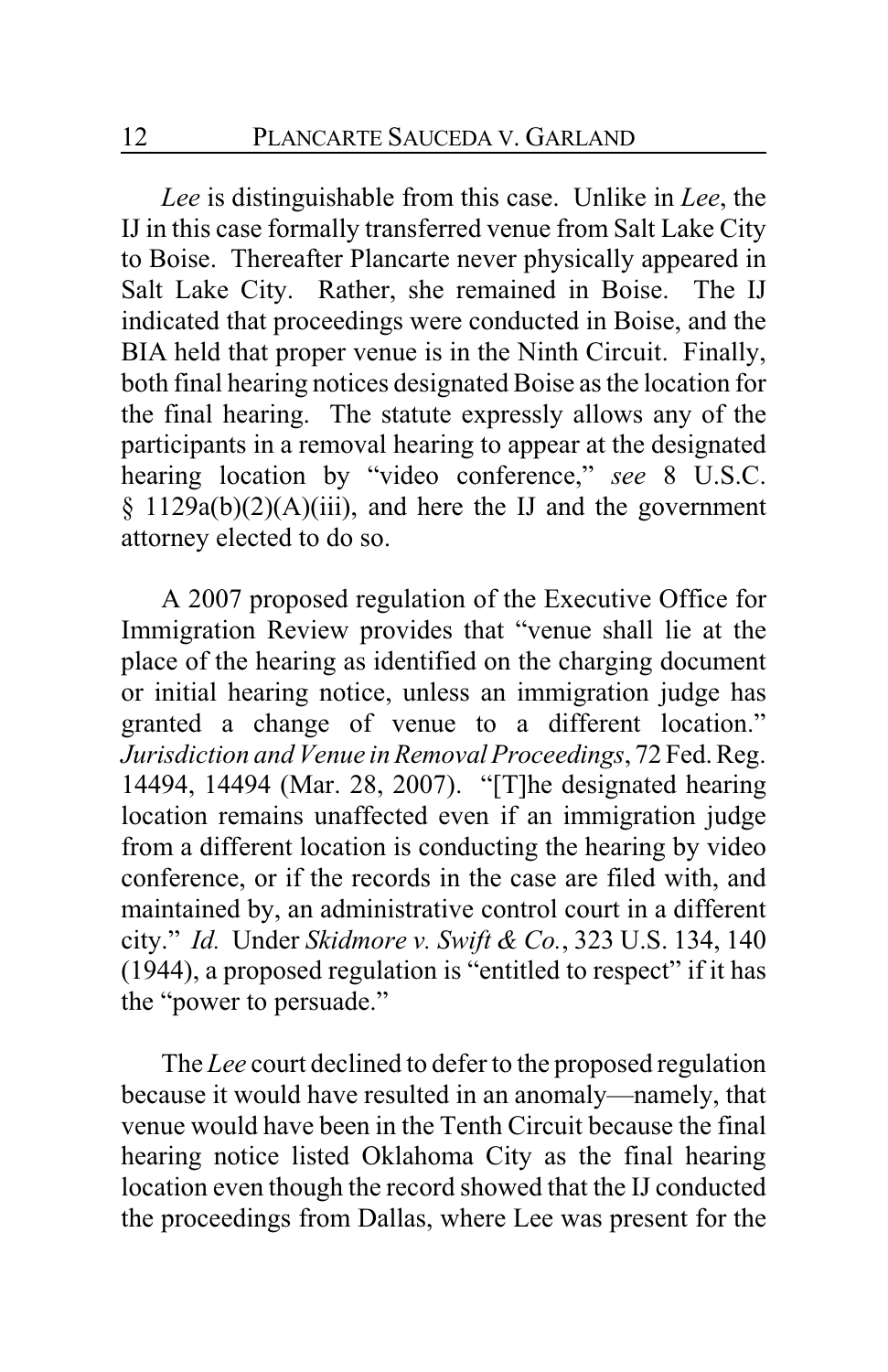final hearing. *Lee*, 791 F.3d at 1266. Here, by contrast, the proposed regulation addresses the precise situation at issue. As contemplated by the proposed regulation, once venue was transferred to Boise, it remained there despite the fact that the IJ was in Salt Lake City.

We therefore conclude that venue under 8 U.S.C. § 1252(b)(2) is proper in the Ninth Circuit.

## B. Asylum and Withholding of Removal

An applicant for asylum and withholding of removal bears the burden of establishing eligibility. 8 U.S.C. §§ 1158(b)(1)(B)(i), 1229a(c)(4)(A). To be eligible for asylum, the applicant must show that "(1) [her] treatment rises to the level of persecution; (2) the persecution was on account of one or more protected grounds; and (3) the persecution was committed by the government, or by forces that the government was unable or unwilling to control." *Baghdasaryan v. Holder*, 592 F.3d 1018, 1023 (9th Cir. 2010); *see also* 8 U.S.C. § 1101(a)(42)(A). To be eligible for withholding of removal, an applicant must demonstrate that her life will be "threatened in that country because of [her] race, religion, nationality, membership in a particular social group, or political opinion."  $8$  U.S.C.  $\S$  1231(b)(3)(A).

Both forms of relief depend on a finding that the applicant was harmed, or threatened with harm, on account of a protected ground. One such ground is that the applicant is a member of a particular social group. An applicant who requests asylum or withholding of removal based on membership in a particular social group must establish that the group is: "(1) composed of members who share a common immutable characteristic, (2) defined with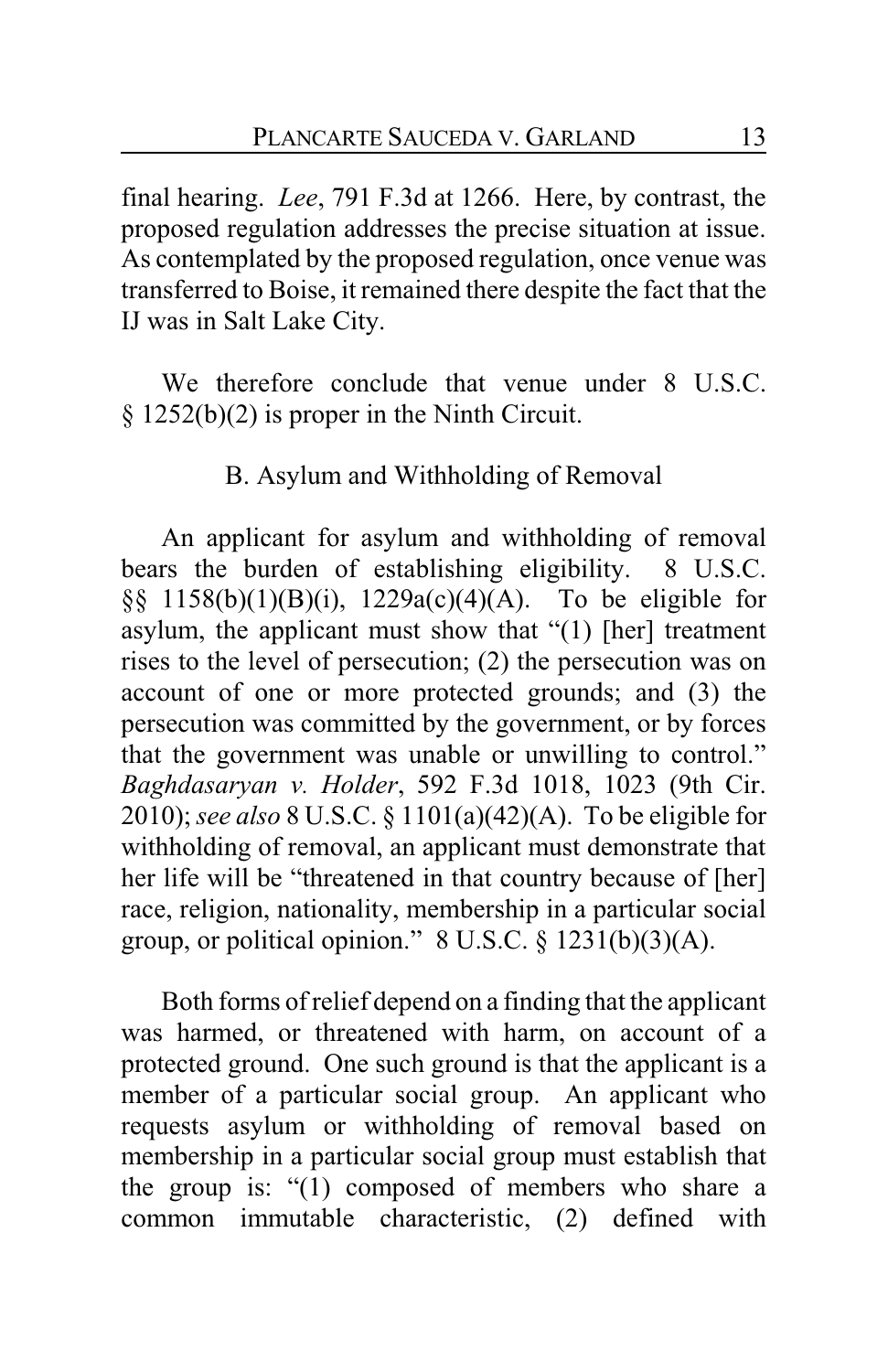particularity, and (3) socially distinct within the society in question." *Reyes v. Lynch*, 842 F.3d 1125, 1131 (9th Cir. 2016) (quoting *Matter of M-E-V-G-*, 26 I. & N. Dec. 227, 237 (BIA 2014)).

"The term 'particular social group' is ambiguous." *Henriquez-Rivas v. Holder*, 707 F.3d 1081, 1083 (9th Cir. 2013) (en banc). "The BIA's construction of ambiguous statutory terms in the [Immigration and Nationality Act] through case-by-case adjudication is entitled to deference under *Chevron U.S.A., Inc. v. Natural Resources Defense Council, Inc.*, 467 U.S. 837, 844 (1984)." *Id.* at 1087. Under *Chevron*, we must accept reasonable constructions of ambiguous statutory terms, "even if we believe the agency's reading is not the best statutory interpretation." *Id.*; *see also Diaz-Reynoso v. Barr*, 968 F.3d 1070, 1076 (9th Cir. 2020) ("Because we have already concluded that the phrase 'particular social group' is ambiguous, we must adhere to an agency interpretation of that term, so long as it is reasonable." (citation omitted)).

The BIA has specified the elements of a particular social group in *Matter of M-E-V-G*-, 26 I. & N. Dec. 227 (BIA 2014), and *Matter of W-G-R-*, 26 I. & N. Dec. 208 (BIA 2014). Relevant to the petition before us, the BIA has defined "immutable" to mean a characteristic "that the members of the group either cannot change, or should not be required to change because it is fundamental to their individual identities or consciences." *Matter of W-G-R-*, 26 I. & N. at 212 (quoting *Matter of Acosta*, 19 I. & N. Dec. 211, 233 (BIA 1985)). The "critical requirement" is that the defining characteristic of the group be something that "either cannot be changed" or "should not be required to [be] change[d] in order to avoid persecution." *Id.* at 213.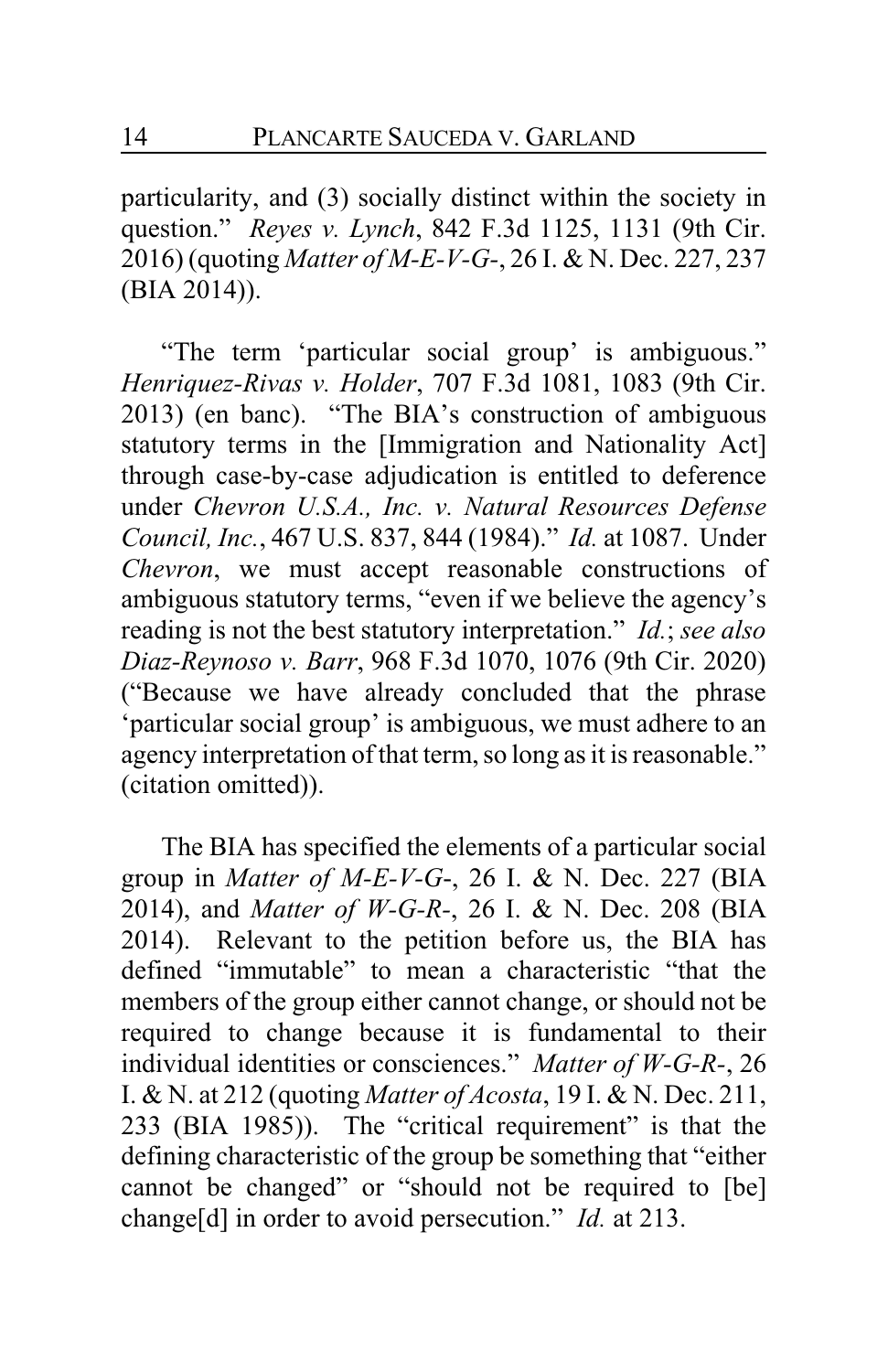Here, the BIA concluded that "female nurses" are not a cognizable "particular social group" because being a nurse, like being a taxi driver, is not an immutable characteristic. However, rather than provide any meaningful analysis about the immutability of "female nurses," the BIA simply cited *Matter of Acosta*, 19 I. & N. Dec. at 233. This alone was error. *See Diaz-Reynoso*, 968 F.3d at 1086 ("The dissent's reliance on these decisions reflects its mistaken premise that the rejection of a social group in one case suggests that a similar group may be rejected summarily in another. . . . [This] contravenes binding authority establishing that whether a particular social group is cognizable 'requires a factspecific inquiry based on the evidence in a particular case.'") (quoting *Matter of L-E-A-*, 27 I. & N. Dec. 581, 591 (A.G. 2019), *vacated on other grounds by* 28 I. & N. Dec. 304 (A.G. 2021)); *see also Pirir-Boc v. Holder*, 750 F.3d 1077, 1084 (9th Cir. 2014) ("To determine whether a group is a particular social group for the purposes of an asylum claim, the agency must make a case-by-case determination as to whether the group is recognized by the particular society in question.").

Further, there are significant—and determinative differences between *Acosta* and this case. In *Acosta*, the petitioner argued that he was a member of a particular social group comprising members of a taxi driver cooperative in El Salvador. 19 I. & N. Dec. at 232. The BIA rejected the claimed group after finding that the identifying characteristics of the group—working as a taxi driver and refusing to participate in guerrilla-sponsored work stoppages—were not immutable because group members could avoid the asserted harm by either changing jobs or cooperating with the work stoppages. *Id.* at 234.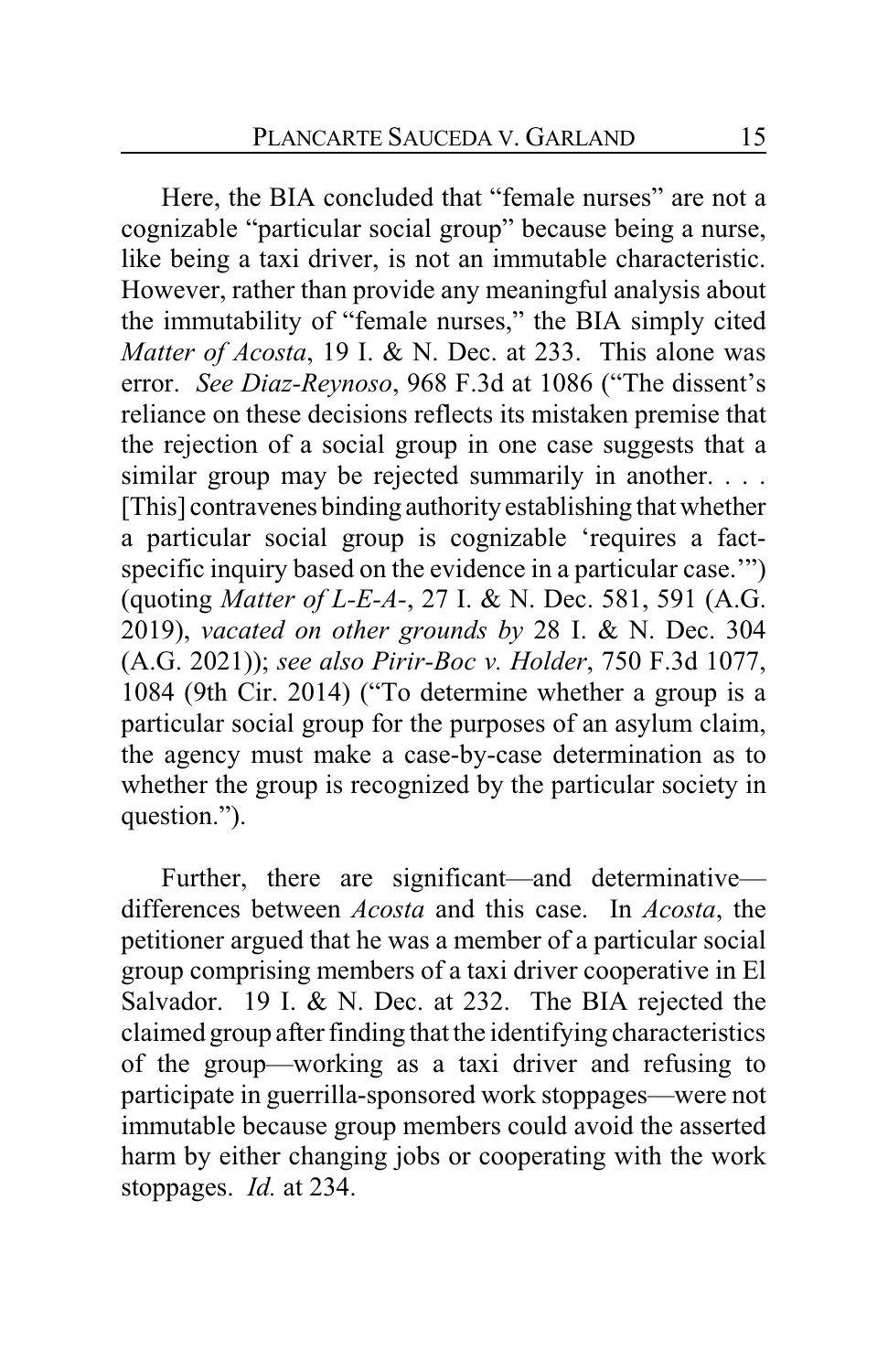In contrast to *Acosta*, Plancarte cannot avoid compulsion by the cartel simply by changing jobs, because even if she ceased *employment* as a nurse, she would still *be* a nurse. Plancarte has received specialized medical training and has a professional license as a nurse. The cartel targeted Plancarte precisely because of her specialized nursing skills. It threatened her and her family with torture and death to force her to use those skills to provide medical treatment to the cartel.

As a licensed nurse, Plancarte is in a very different position from a taxi driver. Unlike the skills necessary to drive a car, possessed by most adults, professional nursing skills are not shared by the general population. Plancarte's skills make her uniquely valuable to the cartel in a way that taxi drivers are not. Even if she changed her profession, she would still remain valuable to the cartel because she would retain her medical knowledge and nursing skills. Thus, regardless of whether she would continue to work as a licensed nurse, she would remain a target of the cartel. Plancarte is therefore unlike the taxi drivers in *Acosta*. She lacks "the power to change" the immutable nursing characteristics— her medical knowledge and nursing skills—that make her important to the cartel.

We hold that the BIA's conclusion that the proposed particular social group of "female nurses" lacks an immutable characteristic was unreasonable. We therefore grant the petition with respect to Plancarte's asylum and withholding of removal claims, and remand for consideration of the other required characteristics of her proposed particular social group of "female nurses." Because the BIA did not reach other questions relevant to Plancarte's asylum and withholding claims, we also do not reach them.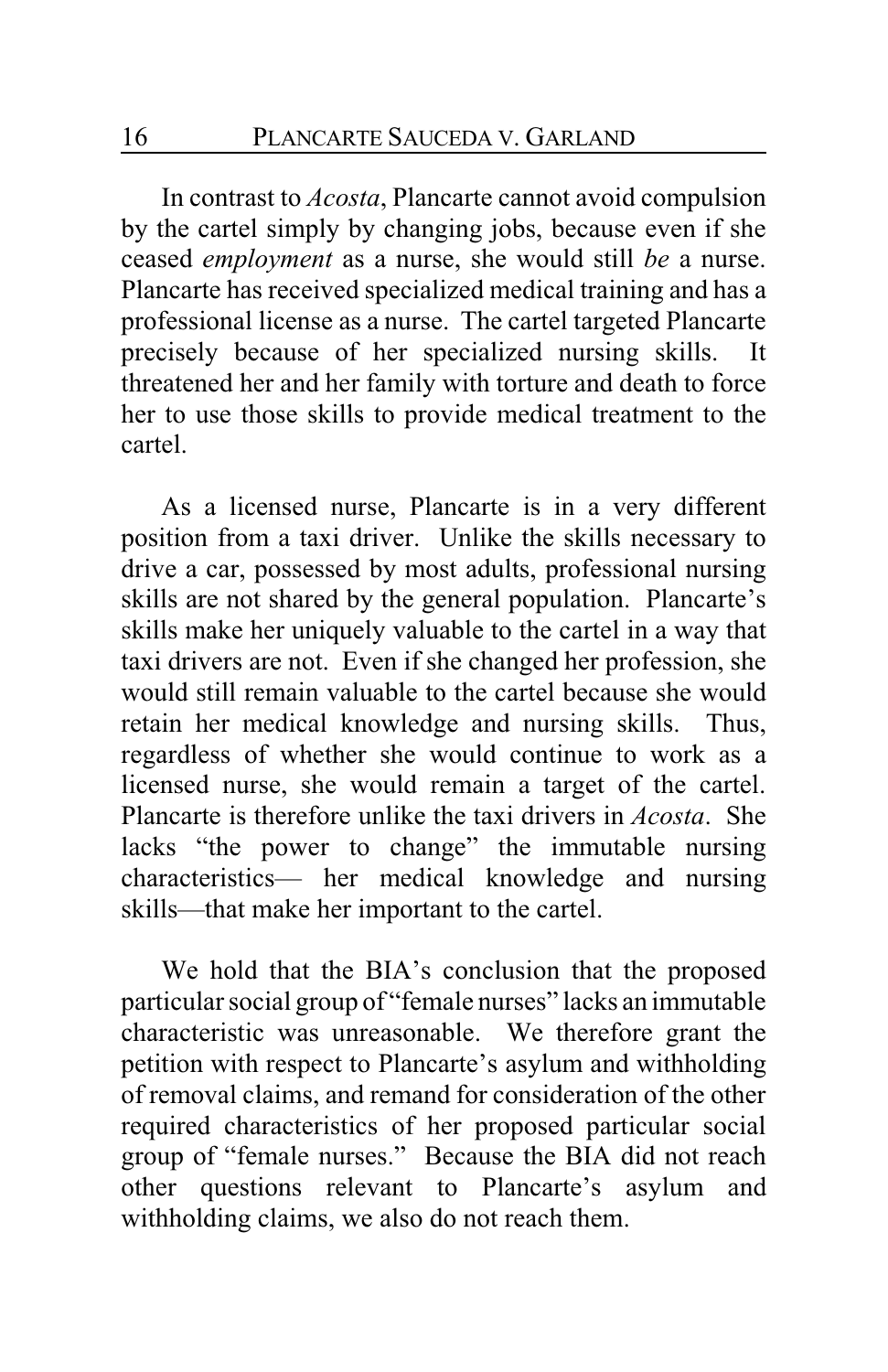### C. CAT Relief

To establish entitlement to protection under CAT, an applicant must show "it is more likely than not that he or she would be tortured if removed to the proposed country of removal." 8 C.F.R. § 1208.16(c)(2); *Kamalthas v. I.N.S.*, 251 F.3d 1279, 1284 (9th Cir. 2001). The torture must be "inflicted by, or at the instigation of, or with the consent or acquiescence of, a public official acting in an official capacity or other person acting in an official capacity." 8 C.F.R.  $§ 1208.18(a)(1).$ 

The IJ concluded that Plancarte was ineligible for CAT relief because she failed to show that it was more likely than not she would be tortured in Mexico by, or with the consent or acquiescence of, a public official. The BIA affirmed the IJ, concluding that Plancarte had not shown government involvement or acquiescence.

"Where the Board does not consider all the evidence before it, either by 'misstating the record [or] failing to mention highly probative or potentially dispositive evidence,' its decision cannot stand." *Castillo v. Barr*, 980 F.3d 1278, 1283 (9th Cir. 2020) (alteration in original) (quoting *Cole v. Holder*, 659 F.3d 762, 772 (9th Cir. 2011)); *see also* 8 C.F.R. § 208.16(c)(3) (requiring the BIA to consider "all evidence relevant to the possibility of future torture"); *Aguilar-Ramos v. Holder*, 594 F.3d 701, 705 (9th Cir. 2010) ("The failure of the IJ and the BIA to consider [relevant evidence] constitutes reversible error."). "Relevant evidence includes the petitioner's testimony and country conditions evidence." *Parada v. Sessions*, 902 F.3d 901, 915 (9th Cir. 2018). A petitioner's credible testimony "may be sufficient to sustain the burden of proof without corroboration." 8 C.F.R.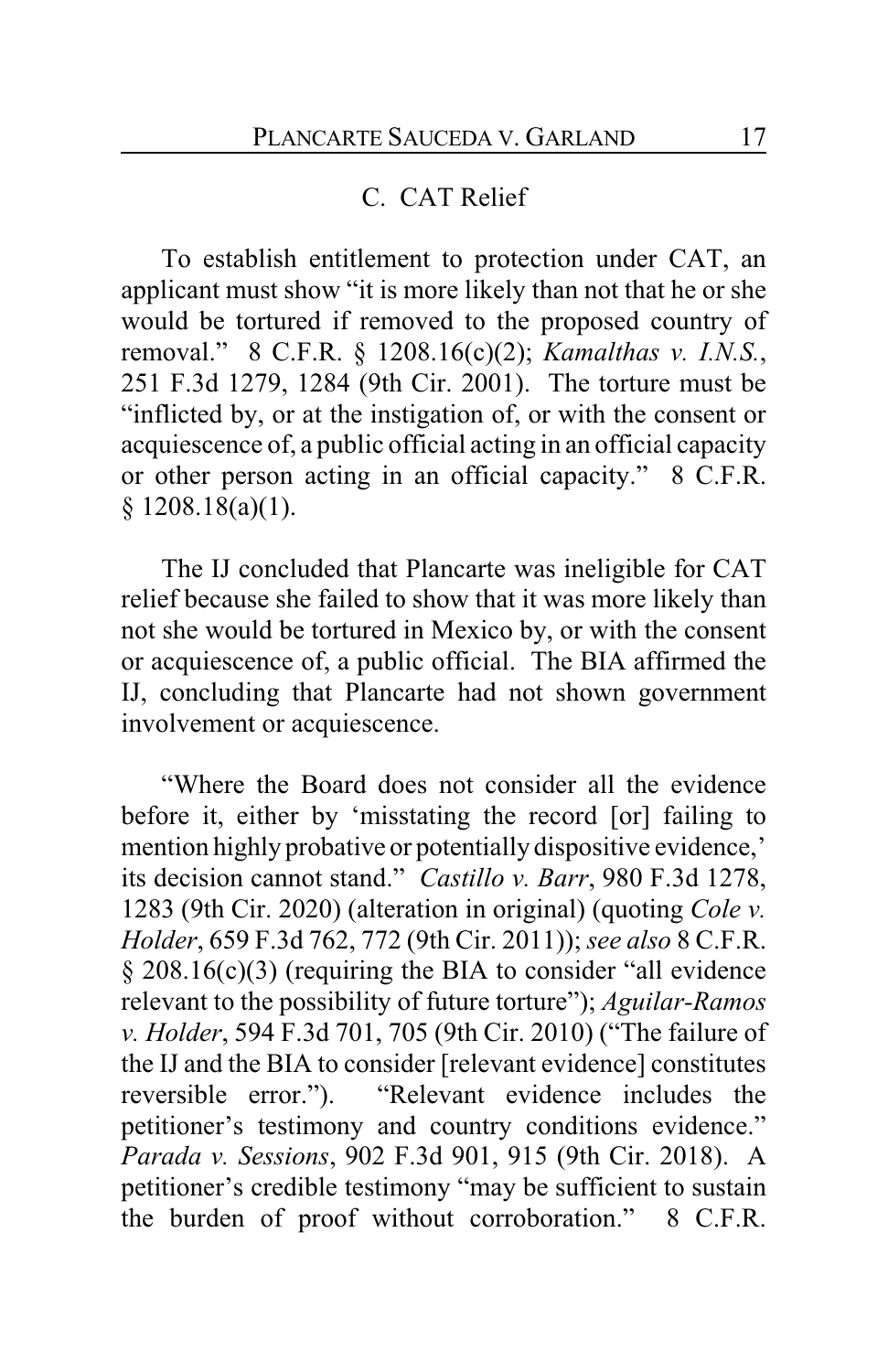§ 1208.16(c)(2). Where, as here, the BIA does not expressly state that it conducted *de novo* review and its order indicates it gave the IJ's decision significant weight, we will review the IJ's decision "as a guide to what lay behind the BIA's conclusion." *Ornelas-Chavez v. Gonzales*, 458 F.3d 1052, 1058 (9th Cir. 2006) (citation omitted).

Relying on the findings of the IJ, the BIA concluded that Plancarte had not shown a likelihood of torture with the acquiescence or involvement of government officials. The BIA's conclusion ignores uncontradicted record evidence showing both acquiescence and direct involvement.

The relevant evidence includes Plancarte's written application and oral testimony, exhibits, and 2016 country conditions reports. Plancarte wrote in her asylum application and testified that the police were involved in the medical care of cartel members, and that law enforcement corruption is a serious and widespread problem in Mexico. She also submitted country condition evidence corroborating her testimony. Critically, the agency concluded that there was "no evidence" that "Mexican officials were involved" in Plancarte's "being pressed into service by a criminal organization as a nurse." That conclusion is directly contradicted by evidence in the record. Plancarte's written application states that the Mayor recommended she be hired by the hospital because he wanted her to provide medical treatment to cartel members.

We hold that substantial evidence compels the conclusion that there was official involvement and acquiescence in the cartel forcing Plancarte to provide medical treatment to cartel members. We therefore grant Plancarte's petition with respect to CAT, and remand for a determination whether the